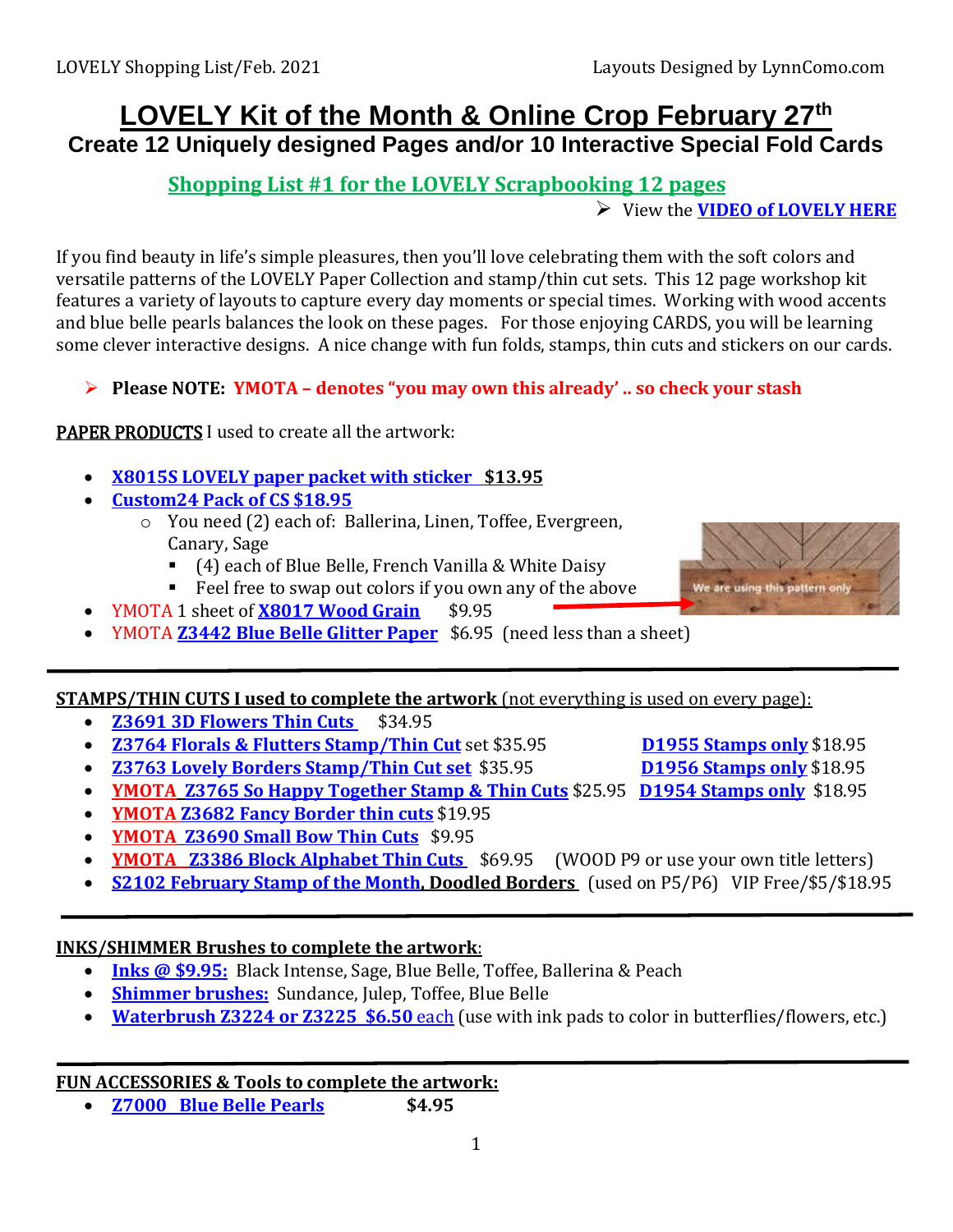- **[Z3845 Love This](https://lynncomo.closetomyheart.com/retail/Product.aspx?ItemID=14248) Wood Tiles \$5.95**
- **[Z3869 Wood Hearts](https://lynncomo.closetomyheart.com/retail/Product.aspx?ItemID=14271) \$5.95**
- 

**YMOTA [Z3668 Wooden Buttons](https://lynncomo.closetomyheart.com/retail/Product.aspx?ItemID=13744) \$5.95** (we used these back in May with Stitched Together)

- **Z3798 Ballerina Liquid Pearls \$3.50 (if they come back in stock)**
- **[Foam Tape or 3D Pop ups](https://lynncomo.closetomyheart.com/retail/search.aspx?searchvalue=foam+tape)** are always needed as well as **[glue dots](https://lynncomo.closetomyheart.com/retail/search.aspx?searchvalue=glue+dots)**

## **Shopping List #2 for the LOVELY CARDS: 10+ Interactive/Special Fold Cards [Click HERE to view the Slideshow of ARTWORK](https://photos.app.goo.gl/EGxWthY57FbBope49)**

*For those enjoying CARDS*, you will be learning some clever interactive designs. A nice change with fun folds, stamps, thin cuts and stickers on our cards.

**Please NOTE: YMOTA – denotes "you may own this already' .. so check your stash**

PAPER PRODUCTS I used to create all the artwork:

- **X8015S LOVELY [paper packet with sticker](https://lynncomo.closetomyheart.com/retail/product.aspx?itemid=14090) \$13.95**
- **[X8015C LOVELY Coordinating Cardstock](https://lynncomo.closetomyheart.com/retail/Product.aspx?ItemID=14091) \$9.95** o Check Your Stash: you need 1 Ballerina, Sage, Toffee, Blue Belle & some White Daisy
- **YMOTA [Z3843 Ballerina Glitter](https://lynncomo.closetomyheart.com/retail/Product.aspx?ItemID=14246)** \$6.95 (need less than one sheet)
- **YMOTA [X254 White Daisy](https://lynncomo.closetomyheart.com/retail/search.aspx?searchvalue=x254) Cards (50 pack)** \$15.95

## **STAMPS/THIN CUTS I used to complete the artwork** (all of these were also used for the Scrapbooking Kit)

- **[Z3764 Florals & Flutters Stamp/Thin Cut](https://lynncomo.closetomyheart.com/retail/Product.aspx?ItemID=14168)** set \$35.95 **[D1955 Stamps only](https://lynncomo.closetomyheart.com/retail/Product.aspx?ItemID=14029)** \$18.95
- **YMOTA [Z3765 So Happy Together Stamp & Thin Cuts](https://lynncomo.closetomyheart.com/retail/Product.aspx?ItemID=14169)** \$25.95 **[D1954 Stamps](https://lynncomo.closetomyheart.com/retail/Product.aspx?ItemID=14028) only** \$18.95
- **YMOTA [Z3682 Fancy Border](https://lynncomo.closetomyheart.com/retail/Product.aspx?ItemID=14140) thin cuts** \$19.95

#### **INKS/SHIMMER Brushes to complete the artwork**:

- **[Inks @ \\$9.95:](https://lynncomo.closetomyheart.com/retail/Products.aspx?CatalogID=235)** Black Intense, Sage, Blue Belle, Toffee, Ballerina & Peach
- **[Shimmer brushes:](https://lynncomo.closetomyheart.com/retail/search.aspx?searchvalue=shimmer+brushes)** Flamingo, Julep, Toffee, Blue Belle, Gold
- **[Waterbrush Z3224 or Z3225 \\$6.50](https://lynncomo.closetomyheart.com/retail/search.aspx?searchvalue=waterbrush)** (use with ink pads to color in butterflies/flowers, etc.)

## **FUN ACCESSORIES & Tools to complete the artwork:**

- **YMOTA [Z7001 Blue Belle Glitter Gems](https://lynncomo.closetomyheart.com/retail/Product.aspx?ItemID=14314) \$5.95**
- **YMOTA [Z4213 Silver Thread](https://lynncomo.closetomyheart.com/retail/Product.aspx?ItemID=11344)** \$4.50
- **[Foam Tape or 3D](https://lynncomo.closetomyheart.com/retail/search.aspx?searchvalue=foam+tape) Pop ups** are always needed as well as **[glue dots](https://lynncomo.closetomyheart.com/retail/search.aspx?searchvalue=glue+dots)**